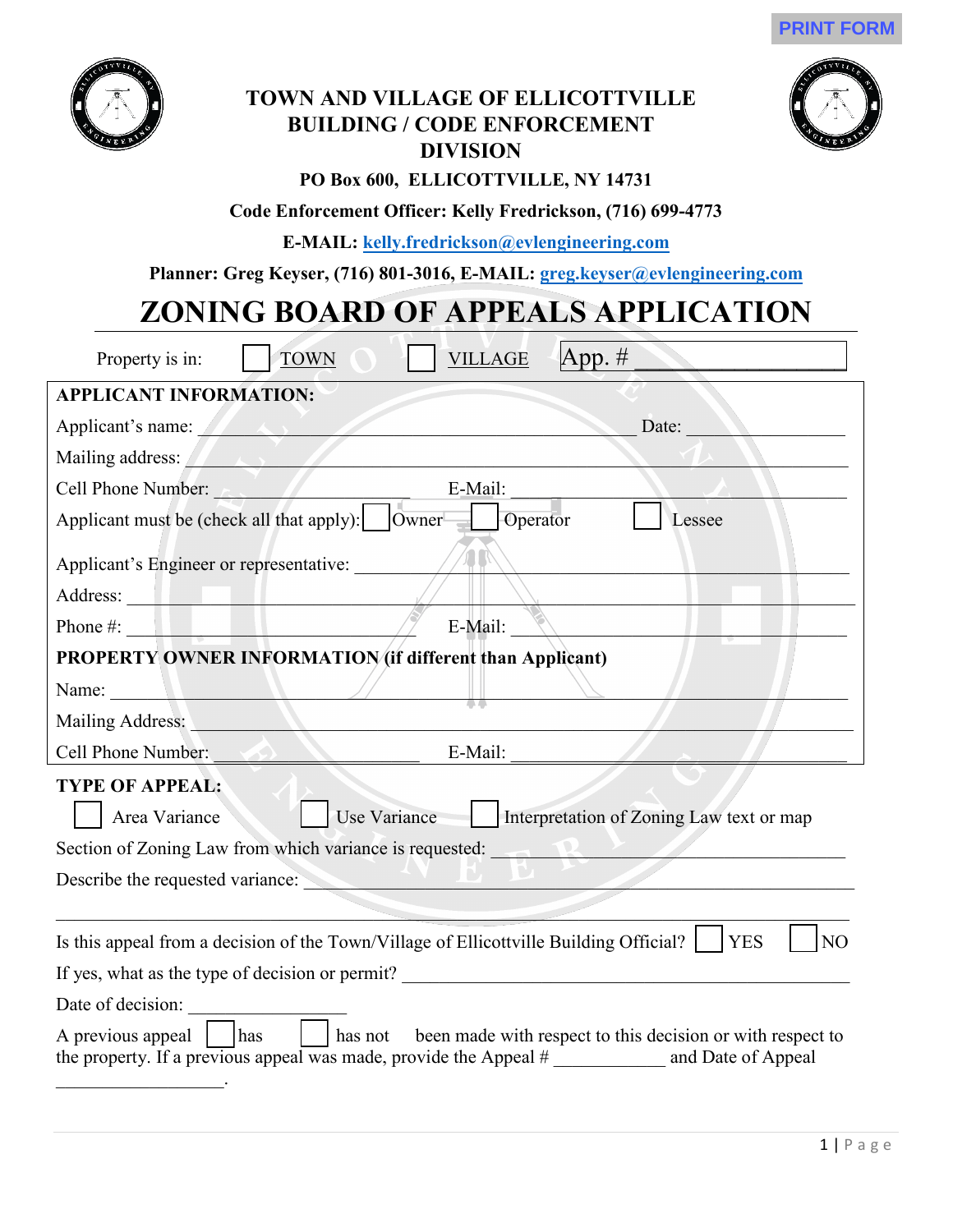### Reasons Supporting Your Appeal

Please reply to the questions below for the type of appeal that you are making. These are the criteria that the Zoning Board of Appeals will use to evaluate your appeal. Provide as much detail as possible. Feel free to attach an additional statement.

## **AREA VARIANCE**

In making it's determination on an area variance, the Zoning Board of Appeals shall take into consideration the benefit to the applicant if the variance were granted, as weighed against the detriment to the health, safety and welfare of the neighborhood or community by such grant. In making that determination , the ZBA will consider these five questions.

1. Will an undesirable change be produced in the character of the neighborhood or will a detriment to nearby properties be created by the granting of the area variance?

\_\_\_\_\_\_\_\_\_\_\_\_\_\_\_\_\_\_\_\_\_\_\_\_\_\_\_\_\_\_\_\_\_\_\_\_\_\_\_\_\_\_\_\_\_\_\_\_\_\_\_\_\_\_\_\_\_\_\_\_\_\_\_\_\_\_\_\_\_\_\_\_\_\_\_\_\_\_\_  $\mathcal{L} = \mathcal{L} \mathcal{L}$ 

 $\mathcal{A}_\lambda$  ,  $\mathcal{A}_\lambda$  ,  $\mathcal{A}_\lambda$  ,  $\mathcal{A}_\lambda$  ,  $\mathcal{A}_\lambda$  ,  $\mathcal{A}_\lambda$  ,  $\mathcal{A}_\lambda$  ,  $\mathcal{A}_\lambda$  ,  $\mathcal{A}_\lambda$  ,  $\mathcal{A}_\lambda$  ,  $\mathcal{A}_\lambda$  ,  $\mathcal{A}_\lambda$  ,  $\mathcal{A}_\lambda$  ,  $\mathcal{A}_\lambda$  ,  $\mathcal{A}_\lambda$  ,  $\mathcal{A}_\lambda$  ,  $\mathcal{A}_\lambda$  ,  $\blacksquare$   $\blacksquare$   $\blacksquare$   $\blacksquare$   $\blacksquare$   $\blacksquare$   $\blacksquare$   $\blacksquare$   $\blacksquare$   $\blacksquare$   $\blacksquare$   $\blacksquare$   $\blacksquare$   $\blacksquare$   $\blacksquare$   $\blacksquare$   $\blacksquare$   $\blacksquare$   $\blacksquare$   $\blacksquare$   $\blacksquare$   $\blacksquare$   $\blacksquare$   $\blacksquare$   $\blacksquare$   $\blacksquare$   $\blacksquare$   $\blacksquare$   $\blacksquare$   $\blacksquare$   $\blacksquare$   $\blacks$ 

 $\Box$  and  $\Box$  and  $\Box$  and  $\Box$  and  $\Box$  and  $\Box$  and  $\Box$  and  $\Box$  and  $\Box$  and  $\Box$  and  $\Box$  and  $\Box$  and  $\Box$  $\frac{1}{2}$  ,  $\frac{1}{2}$  ,  $\frac{1}{2}$  ,  $\frac{1}{2}$  ,  $\frac{1}{2}$  ,  $\frac{1}{2}$  ,  $\frac{1}{2}$  ,  $\frac{1}{2}$  ,  $\frac{1}{2}$  ,  $\frac{1}{2}$  ,  $\frac{1}{2}$  ,  $\frac{1}{2}$  ,  $\frac{1}{2}$  ,  $\frac{1}{2}$  ,  $\frac{1}{2}$  ,  $\frac{1}{2}$  ,  $\frac{1}{2}$  ,  $\frac{1}{2}$  ,  $\frac{1$ 

 $\frac{1}{2}$  ,  $\frac{1}{2}$  ,  $\frac{1}{2}$  ,  $\frac{1}{2}$  ,  $\frac{1}{2}$  ,  $\frac{1}{2}$  ,  $\frac{1}{2}$  ,  $\frac{1}{2}$  ,  $\frac{1}{2}$  ,  $\frac{1}{2}$  ,  $\frac{1}{2}$  ,  $\frac{1}{2}$  ,  $\frac{1}{2}$  ,  $\frac{1}{2}$  ,  $\frac{1}{2}$  ,  $\frac{1}{2}$  ,  $\frac{1}{2}$  ,  $\frac{1}{2}$  ,  $\frac{1$  $\gamma$  in the contract of  $\gamma$  in the contract of  $\gamma$ 

 $\Box$  $\blacksquare$ 

- 2. Can the benefit sought by the applicant be achieved by some method, feasible for the applicant to pursue, other than an area variance?
- 3. Is the requested area variance substantial?
- 4. Will the proposed variance have a adverse effect or impact on the physical or environmental conditions in the neighborhood or district?
- 5. Is the alleged difficulty self-created, which consideration shall be relevant to the decision of the board, but shall not necessarily preclude the granting of the area variance.

## **USE VARIANCE**

In order for the Zoning Board of Appeals to grant a use variance, the applicant shall show that the applicable zoning regulations and restrictions have caused unnecessary hardship. In order to prove unnecessary hardship, the applicant shall demonstrate to the Zoning Board of Appeals that for each and every permitted use under the zoning regulations for the particular district where the property is located:

1. The applicant cannot realize a reasonable return, provided that lack of return is substantial, as demonstrated by competent financial evidence; and

\_\_\_\_\_\_\_\_\_\_\_\_\_\_\_\_\_\_\_\_\_\_\_\_\_\_\_\_\_\_\_\_\_\_\_\_\_\_\_\_\_\_\_\_\_\_\_\_\_\_\_\_\_\_\_\_\_\_\_\_\_\_\_\_\_\_\_\_\_\_\_\_\_\_\_\_\_\_\_  $\overline{\phantom{a}}$  , and the contribution of the contribution of  $\overline{\phantom{a}}$  , and  $\overline{\phantom{a}}$  , and  $\overline{\phantom{a}}$  , and  $\overline{\phantom{a}}$  , and  $\overline{\phantom{a}}$  , and  $\overline{\phantom{a}}$  , and  $\overline{\phantom{a}}$  , and  $\overline{\phantom{a}}$  , and  $\overline{\phantom{a}}$  , and

 $\mathcal{L}_\text{G}$  , and the contribution of the contribution of the contribution of the contribution of the contribution of the contribution of the contribution of the contribution of the contribution of the contribution of t

 $\mathcal{L}_\text{G}$  , and the contribution of the contribution of the contribution of the contribution of the contribution of the contribution of the contribution of the contribution of the contribution of the contribution of t

- 2. The alleged hardship relating to the property in question is unique and does not apply to a substantial portion of the district or neighborhood; and
- 3. That the requested use variance, if granted, will not alter the essential character of the neighborhood; and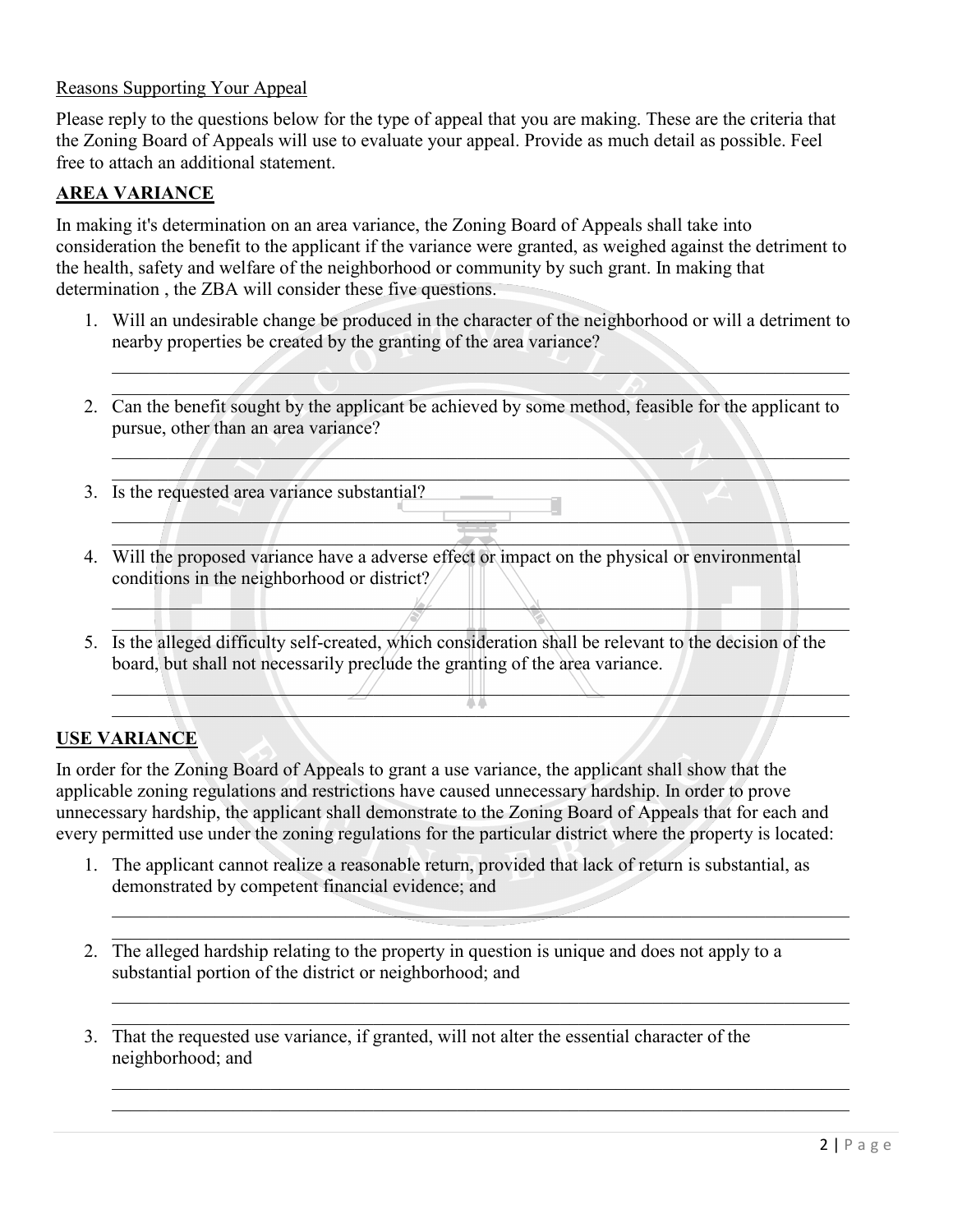4. That the alleged hardship has not been self-created

Provide a statement that discusses each of these points, demonstrating that the zoning regulations have caused unnecessary hardship.

 $\mathcal{L}_\text{G}$  , and the contribution of the contribution of the contribution of the contribution of the contribution of the contribution of the contribution of the contribution of the contribution of the contribution of t

### **INTERPRETATION OF ZONING LAW**

Provide a statement that describes what the Building Official determined, what you believe should be the interpretation, and why.

|                                                                                                                                                                                                                                |                    | Attach additional statement.                                                     |           |  |  |  |
|--------------------------------------------------------------------------------------------------------------------------------------------------------------------------------------------------------------------------------|--------------------|----------------------------------------------------------------------------------|-----------|--|--|--|
| PROPERTY / FACILITY NAME                                                                                                                                                                                                       |                    |                                                                                  |           |  |  |  |
| Address: Value of Address and Address and Address and Address and Address and Address and Address and Address in the Address of Address and Address and Address and Address and Address and Address and Address and Address an |                    |                                                                                  |           |  |  |  |
| Property tax map #:                                                                                                                                                                                                            |                    |                                                                                  |           |  |  |  |
| Current use of property:                                                                                                                                                                                                       |                    |                                                                                  |           |  |  |  |
| Description of Proposed Project/Use (attach additional pages, survey and plans):                                                                                                                                               |                    |                                                                                  |           |  |  |  |
| Zoning Requirements from Town/Village Zoning Law.                                                                                                                                                                              |                    |                                                                                  |           |  |  |  |
|                                                                                                                                                                                                                                | Side yard setback: |                                                                                  |           |  |  |  |
|                                                                                                                                                                                                                                |                    |                                                                                  |           |  |  |  |
| Height: $\sqrt{ }$ , Floor area ratio:<br>$\sqrt{\frac{1}{\text{Village}}}$                                                                                                                                                    |                    |                                                                                  |           |  |  |  |
| Usable Open space:                                                                                                                                                                                                             |                    |                                                                                  |           |  |  |  |
| Site Information                                                                                                                                                                                                               |                    |                                                                                  |           |  |  |  |
| Size of site:                                                                                                                                                                                                                  |                    | Sq. Ft. Size of area to be developed:<br>Sq. Ft.                                 |           |  |  |  |
| Main Structure:                                                                                                                                                                                                                |                    |                                                                                  |           |  |  |  |
| Construction type:                                                                                                                                                                                                             |                    | Front yard setback:                                                              | feet      |  |  |  |
|                                                                                                                                                                                                                                |                    |                                                                                  | feet      |  |  |  |
| # of family units:                                                                                                                                                                                                             |                    | Total of both side yard setbacks:                                                | feet      |  |  |  |
|                                                                                                                                                                                                                                |                    | Size of lot: Sq. Ft. Rear yard setback:                                          | feet      |  |  |  |
|                                                                                                                                                                                                                                |                    | Usable Open space: ___________% Floor area ratio: ______________________________ | (Village) |  |  |  |
| Corner or interior lot?                                                                                                                                                                                                        |                    |                                                                                  |           |  |  |  |